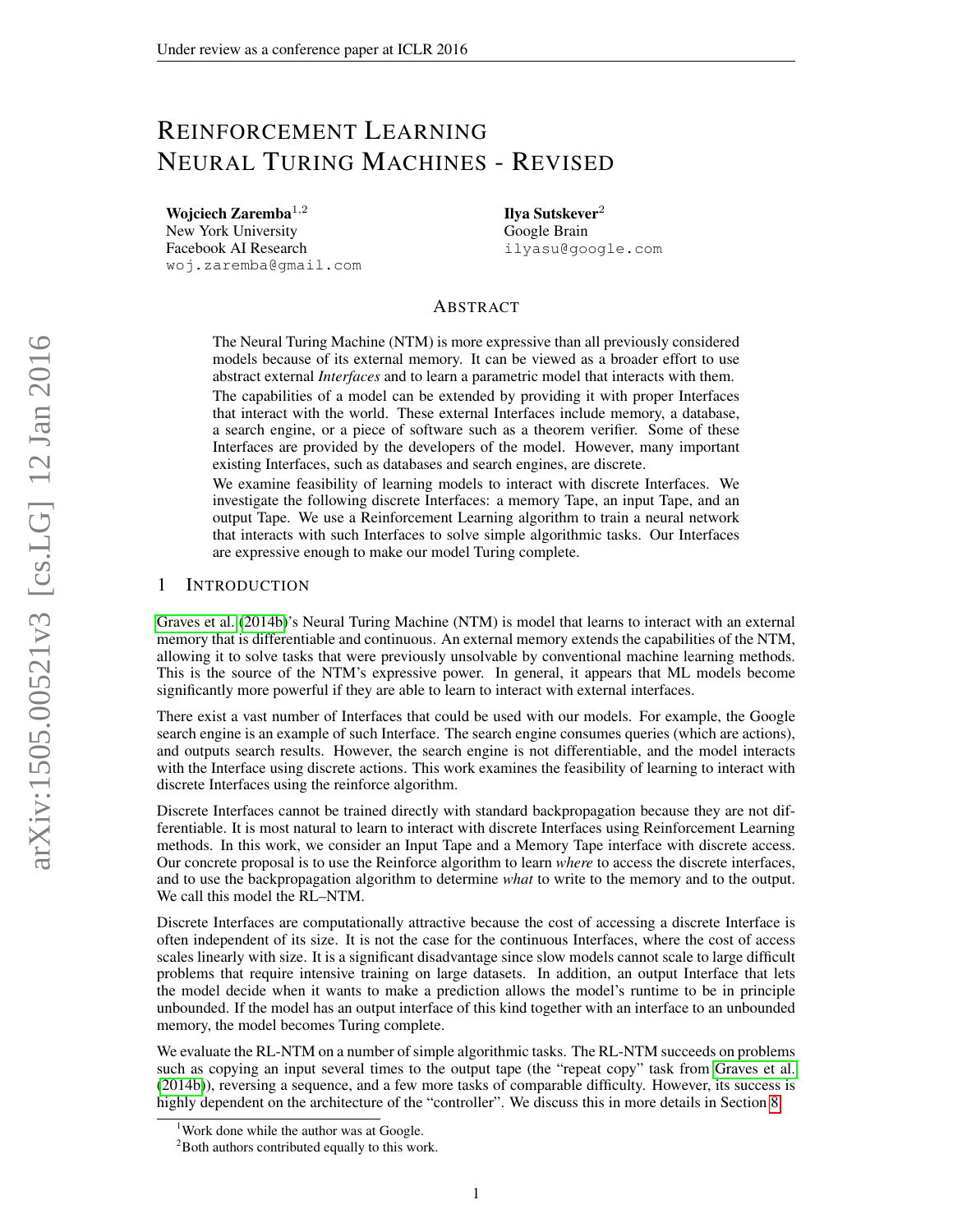Finally, we found it non-trivial to correctly implement the RL-NTM due its large number of interacting components. We developed a simple procedure to numerically check the gradients of the Reinforce algorithm (Section [5\)](#page-4-0). The procedure can be applied to problems unrelated to NTMs, and is of the independent interest. The code for this work can be found at [https://github.com/ilyasu123/rlntm.](https://github.com/ilyasu123/rlntm)

## <span id="page-1-1"></span>2 THE MODEL

Many difficult tasks require a prolonged, multi-step interaction with an external environment. Examples of such environments include computer games [\(Mnih et al., 2013\)](#page-9-1), the stock market, an advertisement system, or the physical world [\(Levine et al., 2015\)](#page-9-2). A model can observe a partial state from the environment, and influence the environment through its actions. This is seen as a general reinforcement leaning problem. However, our setting departs from the classical RL, i.e. we have a freedom to design tools available to solve a given problem. Tools might cooperate with the model (i.e. backpropagation through memory), and the tools specify the actions over the environment. We formalize this concept under the name Interface–Controller interaction.

The external environment is exposed to the model through a number of Interfaces, each with its own API. For instance, a human perceives the world through its senses, which include the vision Interface and the touch Interface. The touch Interface provides methods for contracting the various muscles, and methods for sensing the current state of the muscles, pain level, temperature and a few others. In this work, we explore a number of simple Interfaces that allow the controller to access an input tape, a memory tape, and an output tape.

The part of the model that communicates with Interfaces is called the Controller, which is the only part of the system which learns. The Controller can have prior knowledge about behavior of its Interfaces, but it is not the case in our experiments. The Controller learns to interact with Interfaces in a way that allows it to solve a given task. Fig. [1](#page-1-0) illustrates the complete Interfaces–Controller abstraction.

<span id="page-1-0"></span>

Figure 1: (Left) The Interface–Controller abstraction, (Right) an instantiation of our model as an Interface– Controller. The bottom boxes are the read methods, and the top are the write methods. The RL–NTM makes discrete decisions regarding the move over the input tape, the memory tape, and whether to make a prediction at a given timestep. During training, the model's prediction is compared with the desired output, and is used to train the model when the RL-NTM chooses to advance its position on the output tape; otherwise it is ignored. The memory value vector is a vector of content that is stored in the memory cell.

We now describe the RL–NTM. As a controller, it uses either LSTM, *direct access*, or LSTM (see sec. [8.1](#page-7-1) for a definition). It has a one-dimensional input tape, a one-dimensional memory, and a onedimensional output tape as Interfaces. Both the input tape and the memory tape have a head that reads the Tape's content at the current location. The head of the input tape and the memory tape can move in any direction. However, the output tape is a write-only tape, and its head can either stay at the current position or move forward. Fig. [2](#page-2-0) shows an example execution trace for the entire RL–NTM on the reverse task (sec. [6\)](#page-5-0).

At the core of the RL–NTM is an LSTM controller which receives multiple inputs and has to generate multiple outputs at each timestep. Table [1](#page-2-1) summarizes the controller's inputs and outputs, and the way in which the RL–NTM is trained to produce them. The objective function of the RL–NTM is the expected log probability of the desired outputs, where the expectation is taken over all possible sequences of actions, weighted with probability of taking these actions. Both backpropagation and Reinforce maximize this objective. Backpropagation maximizes the log probabilities of the model's predictions, while the reinforce algorithm influences the probabilities of action sequences.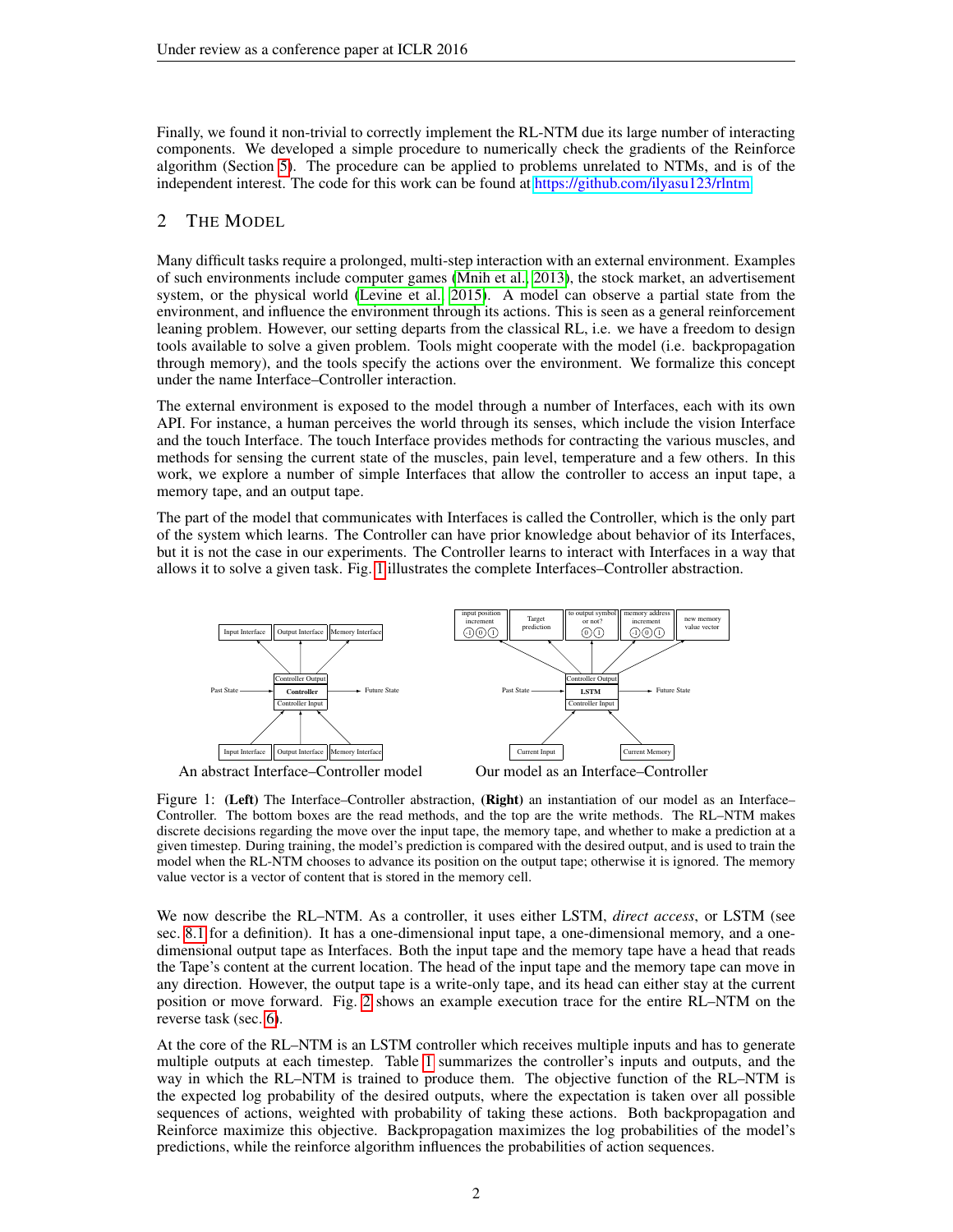<span id="page-2-0"></span>

Figure 2: Execution of RL–NTM on the ForwardReverse task. At each timestep, the RL-NTM consumes the value of the current input tape, the value of the current memory cell, and a representation of all the actions that have been taken in the previous timestep (not marked on the figures). The RL-NTM then outputs a new value for the current memory cell (marked with a star), a prediction for the next target symbol, and discrete decisions for changing the positions of the heads on the various tapes. The RL-NTM learns to make discrete decisions using the Reinforce algorithm, and learns to produce continuous outputs using backpropagation.

The global objective can be written formally as:

$$
\sum_{[a_1, a_2, \ldots, a_n] \in \mathbb{A}^{\dagger}} p_{\text{reinforce}}(a_1, a_2, \ldots, a_n | \theta) \Big[ \sum_{i=1}^n \log(p_{\text{bp}}(y_i | x_1, \ldots, x_i, a_1, \ldots, a_i, \theta) \Big]
$$

 $A^{\dagger}$  represents the space of sequences of actions that lead to the end of episode. The probabilities in the above equation are parametrized with a neural network (the Controller). We have marked with  $p_{\text{reinforce}}$ the part of the equation which is learned with Reinforce.  $p_{bp}$  indicates the part of the equation optimized with the classical backpropagation.

<span id="page-2-1"></span>

| Interface     | Read                                        |                                                         | Write                               | Training Type   |
|---------------|---------------------------------------------|---------------------------------------------------------|-------------------------------------|-----------------|
| Input Tape    | Head                                        | window of values surrounding the current position       | distribution over $[-1, 0, 1]$      | Reinforce       |
| Output Tape   | Head                                        |                                                         | distribution over $[0, 1]$          | Reinforce       |
|               | Content                                     | Ø                                                       | distribution over output vocabulary | Backpropagation |
| Memory Tape   | Head                                        | window of memory values surrounding the current address | distribution over $[-1, 0, 1]$      | Reinforce       |
|               | Content                                     |                                                         | vector of real values to store      | Backpropagation |
| Miscellaneous | all actions taken in the previous time step |                                                         |                                     | Ø               |

Table 1: Table summarizes what the Controller reads at every time step, and what it has to produce. The "training" column indicates how the given part of the model is trained.

The RL–NTM receives a direct learning signal only when it decides to make a prediction. If it chooses to not make a prediction at a given timestep, then it will not receive a direct learning signal. Theoretically, we can allow the RL–NTM to run for an arbitrary number of steps without making any prediction, hoping that after sufficiently many steps, it would decide to make a prediction. Doing so will also provide the RL–NTM with arbitrary computational capability. However, this strategy is both unstable and computationally infeasible. Thus, we resort to limiting the total number of computational steps to a fixed upper bound, and force the RL–NTM to predict the next desired output whenever the number of remaining desired outputs is equal to the number of remaining computational steps.

## 3 RELATED WORK

This work is the most similar to the Neural Turing Machine [Graves et al.](#page-9-0) [\(2014b\)](#page-9-0). The NTM is an ambitious, computationally universal model that can be trained (or "automatically programmed") with the backpropagation algorithm using only input-output examples.

Following the introduction NTM, several other memory-based models have been introduced. All of them can be seen as part of a larger community effort. These models are constructed according to the Interface–Controller abstraction (Section [2\)](#page-1-1).

Neural Turing Machine (NTM) [\(Graves et al., 2014a\)](#page-9-3) has a modified LSTM as the Controller, and the following three Interfaces: a sequential input, a delayed Output, and a differentiable Memory.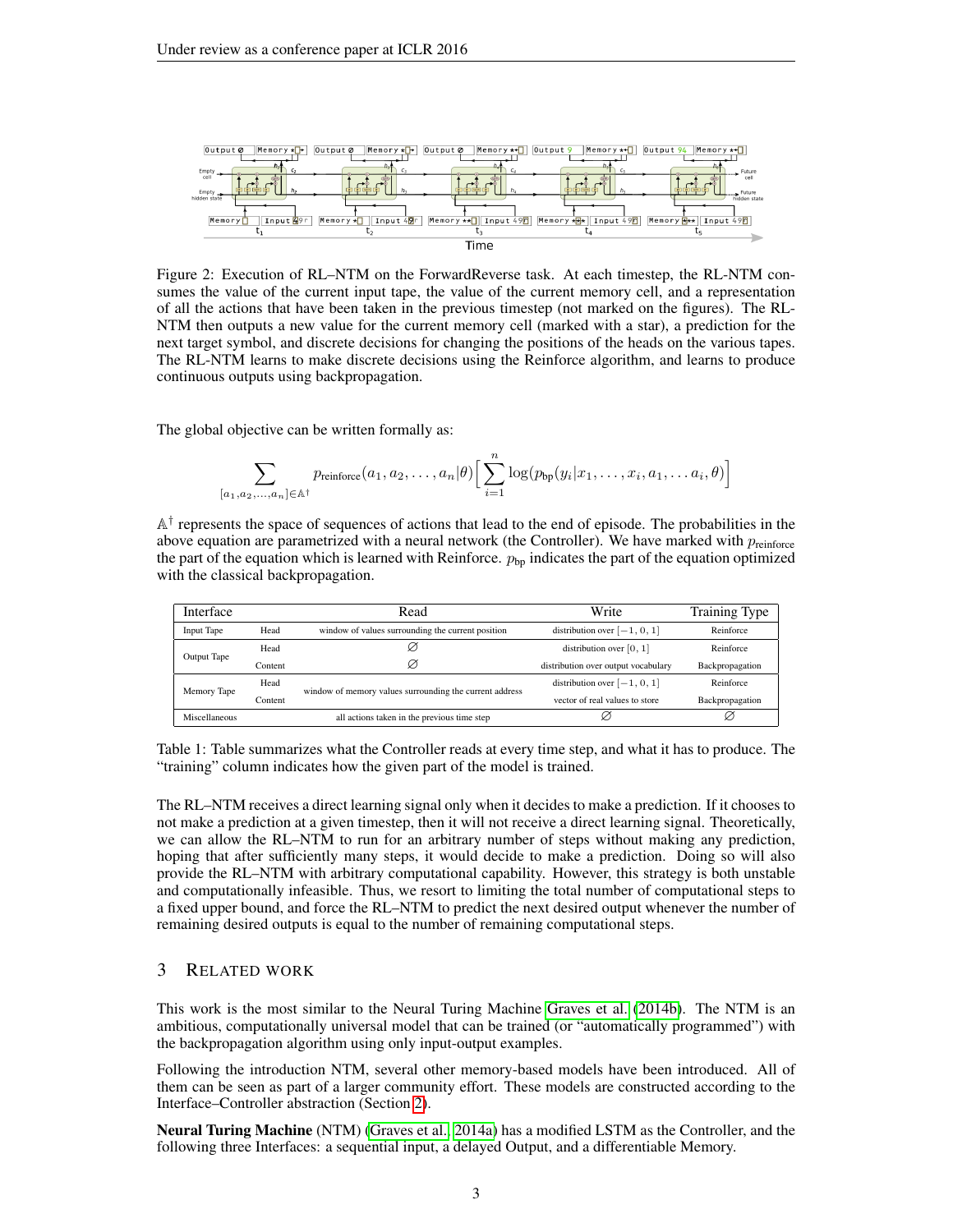Weakly supervised Memory Network [\(Sukhbaatar et al., 2015\)](#page-9-4) uses a feed forward network as the Controller, and has a differentiable soft-attention Input, and Delayed Output as Interfaces.

Stack RNN [\(Joulin & Mikolov, 2015\)](#page-9-5) has a RNN as the Controller, and the sequential input, a differentiable memory stack, and sequential output as Interfaces. Also uses search to improve its performance.

Neural DeQue [\(Grefenstette et al., 2015\)](#page-9-6) has a LSTM as the Controller, and a Sequential Input, a differentiable Memory Queue, and the Sequential Output as Interfaces.

Our model fits into the Interfaces–Controller abstraction. It has a direct access LSTM as the Controller (or LSTM or feed forward network), and its three interfaces are the Input Tape, the Memory Tape, and the Output Tape. All three Interfaces of the RL–NTM are discrete and cannot be trained only with backpropagation.

This prior work investigates continuous and differentiable Interfaces, while we consider discrete Interfaces. Discrete Interfaces are more challenging to train because backpropagation cannot be used. However, many external Interfaces are inherently discrete, even though humans can easily use them (apparently without using continuous backpropagation). For instance, one interacts with the Google search engine with discrete actions. This work examines the possibility of learning models that interact with discrete Interfaces with the Reinforce algorithm.

The Reinforce algorithm [\(Williams, 1992\)](#page-9-7) is a classical RL algorithm, which has been applied to the broad spectrum of planning problems [\(Peters & Schaal, 2006;](#page-9-8) [Kohl & Stone, 2004;](#page-9-9) [Aberdeen & Baxter,](#page-9-10) [2002\)](#page-9-10). In addition, it has been applied in object recognition to implement visual attention [\(Mnih et al.,](#page-9-11) [2014;](#page-9-11) [Ba et al., 2014\)](#page-9-12). This work uses Reinforce to train an attention mechanism: we use it to train how to access the various tapes provided to the model.

The RL–NTM can postpone prediction for an arbitrary number of timesteps, and in principle has access to the unbounded memory. As a result, the RL-NTM is Turing complete in principle. There have been very few prior models that are Turing complete [Schmidhuber](#page-9-13) [\(2012;](#page-9-13) [2004\)](#page-9-14). Although our model is Turing complete, it is not very powerful because it is very difficult to train, and our model can solve only relatively simple problems. Moreover, the RL–NTM does not exploit Turing completeness, as none of tasks that it solves require superlinear runtime to be solved.

## <span id="page-3-0"></span>4 THE REINFORCE ALGORITHM

#### Notation

Let A be a space of actions, and  $A^{\dagger}$  be a space of all sequences of actions that cause an episode to end (so  $\mathbb{A}^{\dagger} \subset \mathbb{A}^*$ ). An action at time-step t is denoted by  $a_t$ . We denote time at the end of episode by T (this is not completely formal as some episodes can vary in time). Let  $a_{1:t}$  stand for a sequence of actions  $[a_1, a_2, \ldots, a_t]$ . Let  $r(a_{1:t})$  denote the reward achieved at time t, having executed the sequence of actions  $a_{1:t}$ , and  $R(a_{1:T})$  is the cumulative reward, namely  $R(a_{k:T}) = \sum_{t=k}^{T} r(a_{1:t})$ . Let  $p_{\theta}(a_t|a_{1:(t-1)})$ be a parametric conditional probability of an action  $a_t$  given all previous actions  $a_{1:(t-1)}$ . Finally,  $p_\theta$  is a policy parametrized by  $\theta$ .

This work relies on learning discrete actions with the Reinforce algorithm [\(Williams, 1992\)](#page-9-7). We now describe this algorithm in detail. Moreover, the supplementary materials include descriptions of techniques for reducing variance of the gradient estimators.

The goal of reinforcement learning is to maximize the sum of future rewards. The Reinforce algorithm [\(Williams, 1992\)](#page-9-7) does so directly by optimizing the parameters of the policy  $p_{\theta}(a_t|a_{1:(t-1)})$ . Reinforce follows the gradient of the sum of the future rewards. The objective function for episodic reinforce can be expressed as the sum over all sequences of valid actions that cause the episode to end:

$$
J(\theta) = \sum_{[a_1, a_2, \dots, a_T] \in \mathbb{A}^{\dagger}} p_{\theta}(a_1, a_2, \dots, a_T) R(a_1, a_2, \dots, a_T) = \sum_{a_1, T \in \mathbb{A}^{\dagger}} p_{\theta}(a_{1:T}) R(a_{1:T})
$$

This sum iterates over sequences of all possible actions. This set is usually exponential or even infinite, so it cannot be computed exactly and cheaply for most of problems. However, it can be written as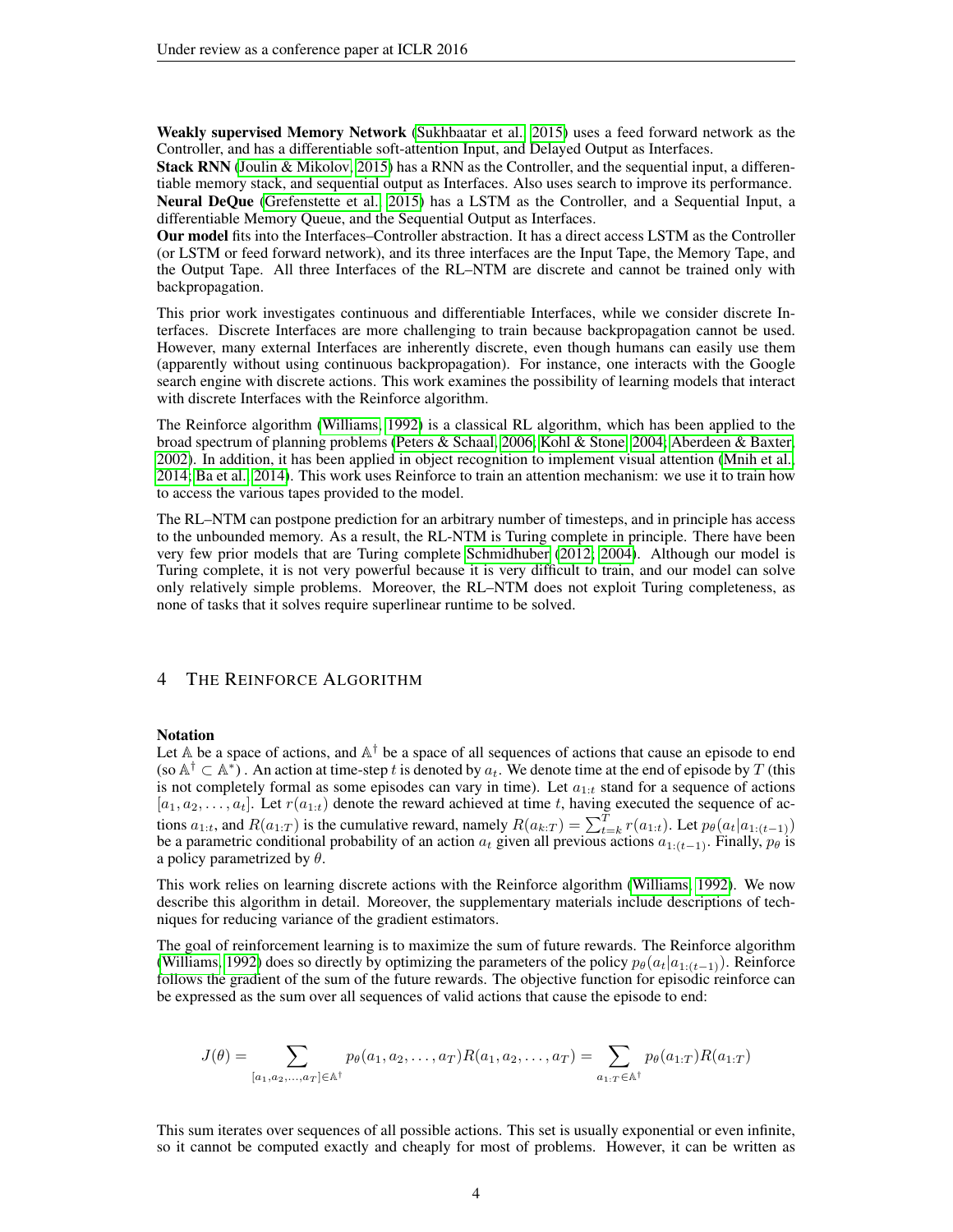expectation, which can be approximated with an unbiased estimator. We have that:

$$
J(\theta) = \sum_{a_{1:T} \in \mathbb{A}^{\dagger}} p_{\theta}(a_{1:T}) R(a_{1:T}) =
$$
  

$$
\mathbb{E}_{a_{1:T} \sim p_{\theta}} \sum_{t=1}^{n} r(a_{1:t}) =
$$
  

$$
\mathbb{E}_{a_{1} \sim p_{\theta}(a_{1})} \mathbb{E}_{a_{2} \sim p_{\theta}(a_{2}|a_{1})} \dots \mathbb{E}_{a_{T} \sim p_{\theta}(a_{T}|a_{1:(T-1)})} \sum_{t=1}^{T} r(a_{1:t})
$$

The last expression suggests a procedure to estimate  $J(\theta)$ : simply sequentially sample each  $a_t$  from the model distribution  $p_{\theta}(a_t|a_{1:(t-1)})$  for t from 1 to T. The unbiased estimator of  $J(\theta)$  is the sum of  $r(a_{1:t})$ . This gives us an algorithm to estimate  $J(\theta)$ . However, the main interest is in training a model to maximize this quantity.

The reinforce algorithm maximizes  $J(\theta)$  by following the gradient of it:

$$
\partial_{\theta}J(\theta) = \sum_{a_{1:T} \in \mathbb{A}^{\dagger}} \left[ \partial_{\theta} p_{\theta}(a_{1:T}) \right] R(a_{1:T})
$$

However, the above expression is a sum over the set of the possible action sequences, so it cannot be computed directly for most A † . Once again, the Reinforce algorithm rewrites this sum as an expectation that is approximated with sampling. It relies on the equation:  $\partial_{\theta} f(\theta) = f(\theta) \frac{\partial_{\theta} f(\theta)}{f(\theta)} = f(\theta) \partial_{\theta} [\log f(\theta)].$ This identity is valid as long as  $f(x) \neq 0$ . As typical neural network parametrizations of distributions assign non-zero probability to every action, this condition holds for  $f = p_\theta$ . We have that:

$$
\partial_{\theta}J(\theta) = \sum_{[a_{1:T}] \in \mathbb{A}^{\dagger}} \left[ \partial_{\theta}p_{\theta}(a_{1:T}) \right] R(a_{1:T}) =
$$
\n
$$
= \sum_{a_{1:T} \in \mathbb{A}^{\dagger}} p_{\theta}(a_{1:T}) \left[ \partial_{\theta} \log p_{\theta}(a_{1:T}) \right] R(a_{1:T})
$$
\n
$$
= \sum_{a_{1:T} \in \mathbb{A}^{\dagger}} p_{\theta}(a_{1:T}) \left[ \sum_{t=1}^{n} \partial_{\theta} \log p_{\theta}(a_{i}|a_{1:(t-1)}) \right] R(a_{1:T})
$$
\n
$$
= \mathbb{E}_{a_{1} \sim p_{\theta}(a_{1})} \mathbb{E}_{a_{2} \sim p_{\theta}(a_{2}|a_{1})} \dots \mathbb{E}_{a_{T} \sim p_{\theta}(a_{T}|a_{1:T-1})} \left[ \sum_{t=1}^{T} \partial_{\theta} \log p_{\theta}(a_{i}|a_{1:(t-1)}) \right] \left[ \sum_{t=1}^{T} r(a_{1:t}) \right]
$$

The last expression gives us an algorithm for estimating  $\partial_{\theta}J(\theta)$ . We have sketched it at the left side of the Figure [3.](#page-5-1) It's easiest to describe it with respect to computational graph behind a neural network. Reinforce can be implemented as follows. A neural network outputs:  $l_t = \log p_\theta(a_t|a_{1:(t-1)})$ . Sequentially sample action  $a_t$  from the distribution  $e^{l_t}$ , and execute the sampled action  $a_t$ . Simultaneously, experience a reward  $r(a_{1:t})$ . Backpropagate the sum of the rewards  $\sum_{t=1}^{T} r(a_{1:t})$  to the every node  $\partial_\theta \log p_\theta(a_t|a_{1:(t-1)}).$ 

We have derived an unbiased estimator for the sum of future rewards, and the unbiased estimator of its gradient. However, the derived gradient estimator has high variance, which makes learning difficult. RL–NTM employs several techniques to reduce gradient estimator variance: (1) future rewards backpropagation, (2) online baseline prediction, and (3) offline baseline prediction. All these techniques are crucial to solve our tasks. We provide detailed description of techniques in the Supplementary material.

Finally, we needed a way of verifying the correctness of our implementation. We discovered a technique that makes it possible to easily implement a gradient checker for nearly any model that uses Reinforce. Following Section [5](#page-4-0) describes this technique.

## <span id="page-4-0"></span>5 GRADIENT CHECKING

The RL–NTM is complex, so we needed to find an automated way of verifying the correctness of our implementation. We discovered a technique that makes it possible to easily implement a gradient checker for nearly any model that uses Reinforce. This discovery is an independent contribution of this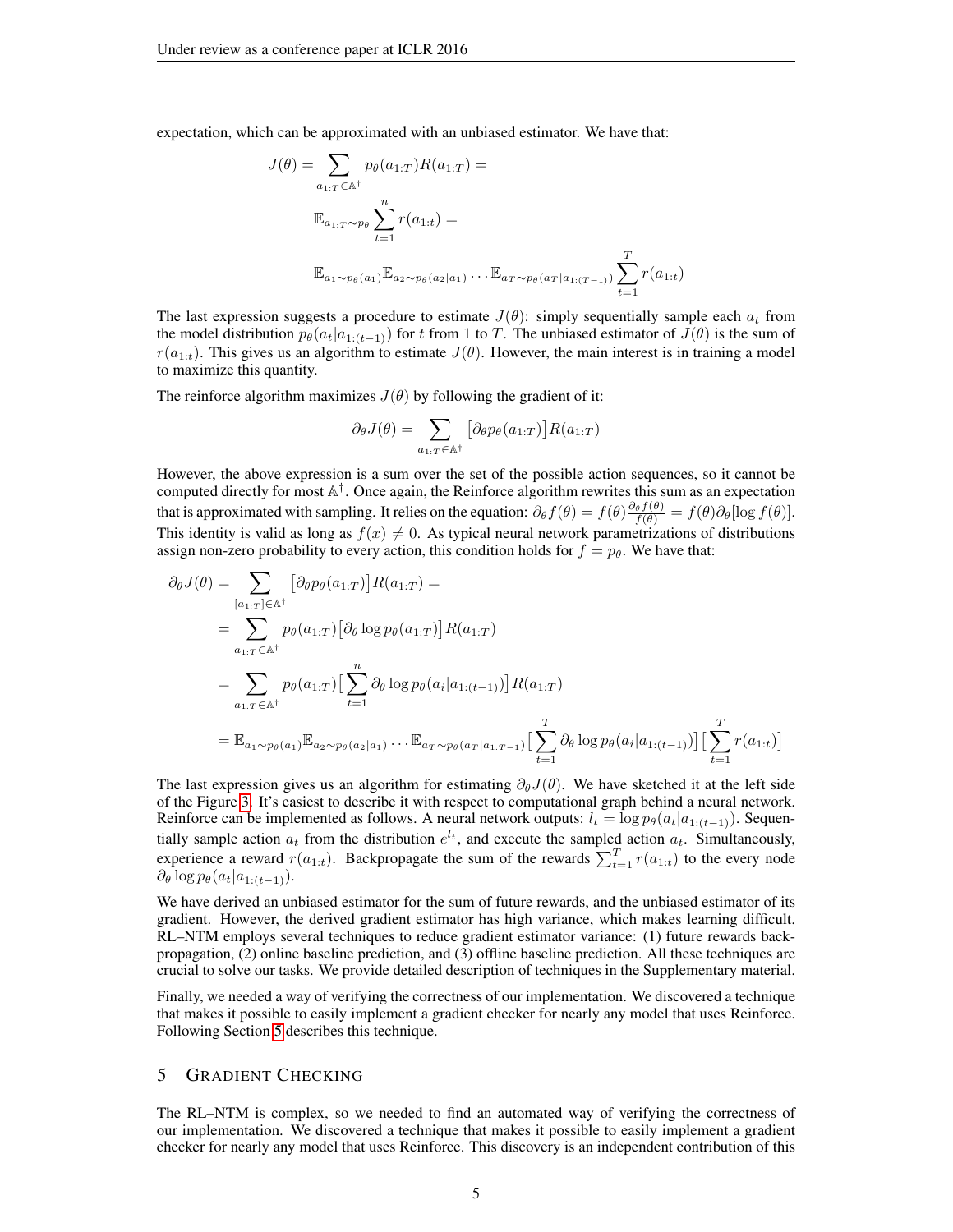<span id="page-5-1"></span>

Figure 3: Figure sketches algorithms: (Left) the reinforce algorithm, (Right) gradient checking for the reinforce algorithm. The red color indicates necessary steps to override the reinforce to become the gradient checker for the reinforce.

work. This Section describes the gradient checking for *any* implementation of the reinforce algorithm that uses a general function for sampling from multinomial distribution.

The reinforce gradient verification should ensure that expected gradient over all sequences of actions matches the numerical derivative of the expected objective. However, even for a tiny problem, we would need to draw billions of samples to achieve estimates accurate enough to state if there is match or mismatch. Instead, we developed a technique which avoids sampling, and allows for gradient verification of reinforce within seconds on a laptop.

First, we have to reduce the size of our a task to make sure that the number of possible actions is manageable (e.g.,  $< 10<sup>4</sup>$ ). This is similar to conventional gradient checkers, which can only be applied to small models. Next, we enumerate all possible sequences of actions that terminate the episode. By definition, these are precisely all the elements of  $\mathbb{A}^{\dagger}$ .

The key idea is the following: we override the sampling function which turns a multinomial distribution into a random sample with a deterministic function that deterministically chooses actions from an appropriate action sequence from  $\mathbb{A}^{\dagger}$ , while accumulating their probabilities. By calling the modified sampler, it will produce every possible action sequence from  $\mathbb{A}^{\dagger}$  exactly once.

For efficiency, it is desirable to use a single minibatch whose size is  $\#\mathbb{A}^{\dagger}$ . The sampling function needs to be adapted in such a way, so that it incrementally outputs the appropriate sequence from  $\mathbb{A}^{\dagger}$  as we repeatedly call the sampling function. At the end of the minibatch, the sampling function will have access to the total probability of each action sequence ( $\prod_t p_\theta(a_t|a_{1:t-1})$ ), which in turn can be used to exactly compute  $J(\theta)$  and its derivative. To compute the derivative, the reinforce gradient produced by each sequence  $a_{1:T} \in \mathbb{A}^{\dagger}$  should be weighted by its probability  $p_{\theta}(a_{1:T})$ . We summarize this procedure on Figure [3.](#page-5-1)

The gradient checking is critical for ensuring the correctness of our implementation. While the basic reinforce algorithm is conceptually simple, the RL–NTM is fairly complicated, as reinforce is used to train several Interfaces of our model. Moreover, the RL–NTM uses three separate techniques for reducing the variance of the gradient estimators. The model's high complexity greatly increases the probability of a code error. In particular, our early implementations were incorrect, and we were able to fix them only after implementing gradient checking.

## <span id="page-5-0"></span>6 TASKS

This section defines tasks used in the experiments. Figure [4](#page-6-0) shows exemplary instantiations of our tasks. Table [2](#page-6-1) summarizes the Interfaces that are available for each task.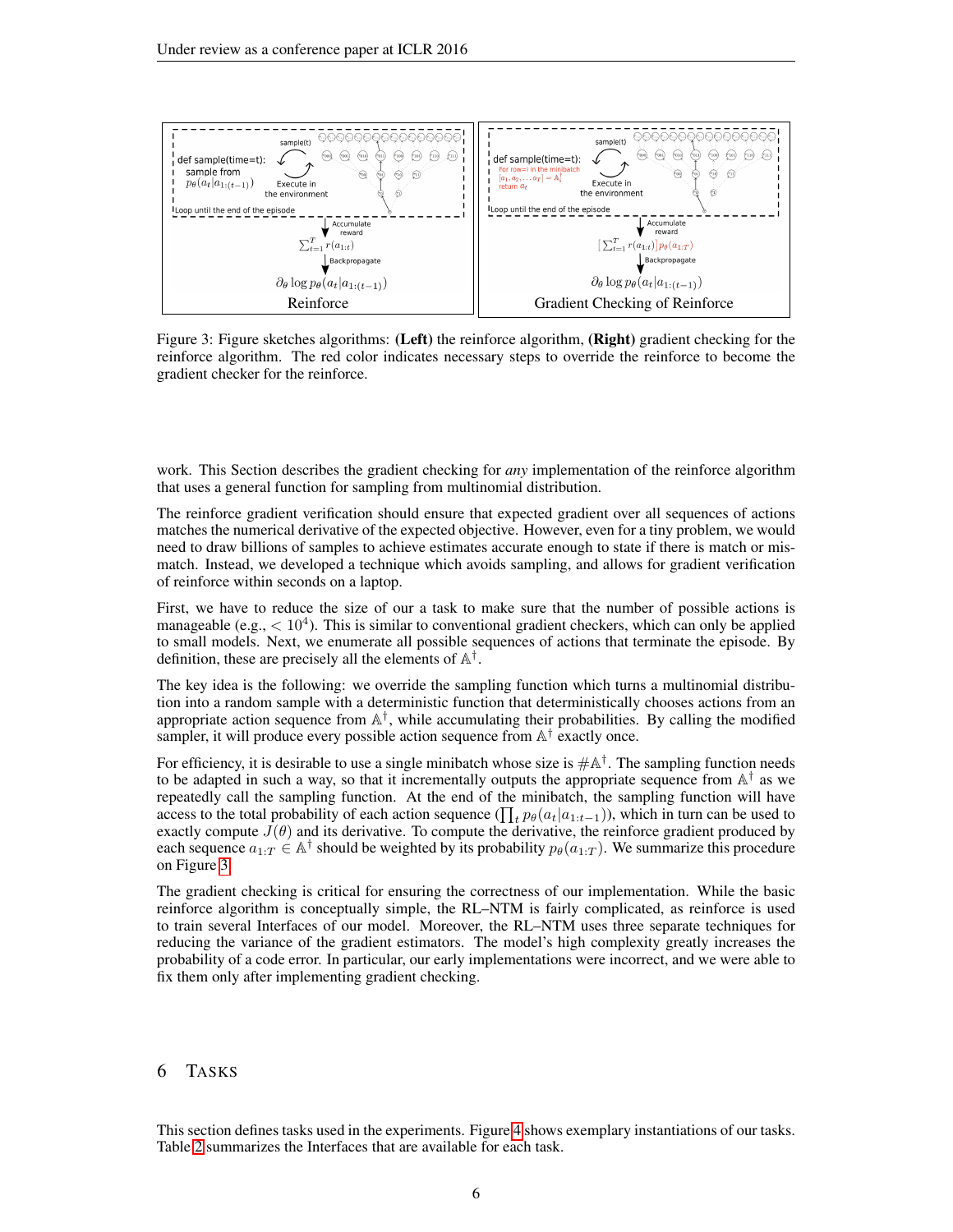| Interface<br>Task | <b>Input Tape</b> | Memory Tape |
|-------------------|-------------------|-------------|
| Copy              |                   |             |
| DuplicatedInput   |                   | ×           |
| Reverse           |                   | ×           |
| <b>RepeatCopy</b> |                   | ×           |
| ForwardReverse    |                   |             |

<span id="page-6-1"></span>Table 2: This table marks the available Interfaces for each task. The difficulty of a task is dependent on the type of Interfaces available to the model.

<span id="page-6-0"></span>

| $10$ utput 70483 "<br>Tape<br>Input<br>70483<br>Tape | Output 74<br>Input $\frac{\sqrt{7}}{444}$ | $10$ utput 2514<br>Tape<br>Input<br>4152r<br>Tape | Output 7070<br>Input<br>270<br>Tape | Output 2514<br>$M$ emory $\P$<br>Tape<br>Forced 4152r<br>Input 4152r |
|------------------------------------------------------|-------------------------------------------|---------------------------------------------------|-------------------------------------|----------------------------------------------------------------------|
| Copy                                                 | DuplicatedInput                           | Reverse                                           | <b>RepeatCopy</b>                   | ForwardReverse                                                       |

Figure 4: This Figure presents the initial state for every task. The yellow box indicates the starting position of the reading head over the Input Interface. The gray characters on the Output Tape represent the target symbols. Our tasks involve reordering symbols, and and the symbols  $x_i$  have been picked uniformly from the set of size 30.

**Copy.** A generic input is  $x_1x_2x_3 \ldots x_C \varnothing$  and the desired output is  $x_1x_2 \ldots x_C \varnothing$ . Thus the goal is to repeat the input. The length of the input sequence is variable and is allowed to change. The input sequence and the desired output both terminate with a special end-of-sequence symbol ∅.

**DuplicatedInput.** A generic input has the form  $x_1x_1x_1x_2x_2x_2x_3 \dots x_{C-1}x_C x_C x_C \varnothing$  while the desired output is  $x_1x_2x_3 \ldots x_C\varnothing$ . Thus each input symbol is replicated three times, so the RL-NTM must emit every third input symbol.

Reverse. A generic input is  $x_1x_2 \ldots x_{C-1}x_C \varnothing$  and the desired output is  $x_C x_{C-1} \ldots x_2 x_1 \varnothing$ .

**RepeatCopy.** A generic input is  $mx_1x_2x_3...x_C\varnothing$  and the desired output is  $x_1x_2 \ldots x_C x_1 \ldots x_C x_1 \ldots x_C \varnothing$ , where the number of copies is given by m. Thus the goal is to copy the input  $m$  times, where  $m$  can be only 2 or 3.

ForwardReverse. The task is identical to Reverse, but the RL-NTM is only allowed to move its input tape pointer forward. It means that a perfect solution must use the NTM's external memory.

## 7 CURRICULUM LEARNING

Humans and animals learn much better when the examples are not randomly presented but organized in a meaningful order which illustrates gradually more concepts, and gradually more complex ones. . . . and call them "curriculum learning".

[Bengio et al.](#page-9-15) [\(2009\)](#page-9-15)

We were unable to solve tasks with RL–NTM by training it on the difficult instances of the problems (where difficult usually means long). To succeed, we had to create a curriculum of tasks of increasing complexity. We verified that our tasks were completely unsolvable (in an all-or-nothing sense) for all but the shortest sequences when we did not use a curriculum. In our experiments, we measure the complexity  $c$  of a problem instance by the maximal length of the desired output to typical inputs. During training, we maintain a distribution over the task complexity. We shift the distribution over the task complexities whenever the performance of the RL–NTM exceeds a threshold. Then, our model focuses on more difficult problem instances as its performance improves.

| Probability | Procedure to pick complexity $d$                         |  |
|-------------|----------------------------------------------------------|--|
| 10%         | uniformly at random from the possible task complexities. |  |
| 25%         | uniformly from [1, $C + e$ ]                             |  |
| 65%         | $d = D + e$                                              |  |

<span id="page-6-2"></span>Table 3: The curriculum learning distribution, indexed by  $C$ . Here  $e$  is a sample from a geometric distribution whose success probability is  $\frac{1}{2}$ , i.e.,  $p(e = k) = \frac{1}{2^k}$ .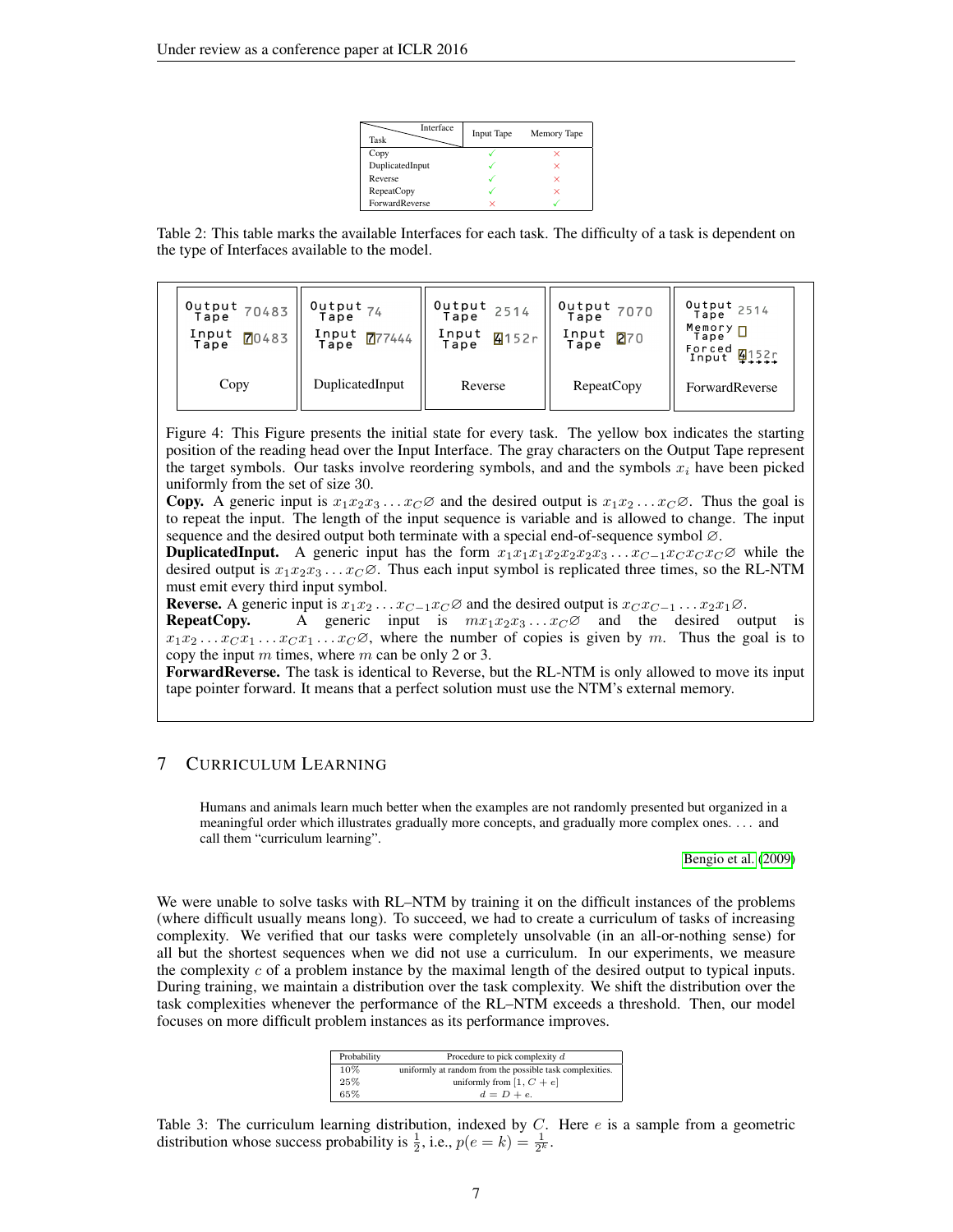The distribution over task complexities is indexed with an integer  $c$ , and is defined in Table [3.](#page-6-2) While we have not tuned the coefficients in the curriculum learning setup, we experimentally verified that it is critical to always maintain non-negligible mass over the hardest difficulty levels [\(Zaremba & Sutskever,](#page-9-16) [2014\)](#page-9-16). Removing it makes the curriculum much less effective.

Whenever the average zero-one-loss (normalized by the length of the target sequence) of our RL–NTM decreases below 0.2, we increase  $c$  by 1. We kept doing so until  $c$  reaches its maximal allowable value. Finally, we enforced a refractory period to ensure that successive increments of C are separated by at least 100 parameter updates, since we encountered situations where C increased in rapid succession which consistently caused learning to fail.

## <span id="page-7-0"></span>8 CONTROLLERS

The success of reinforcement learning training highly depends on the complexity of the controller, and its ease of training. It's common to either limit number of parameters of the network, or to constraint it by initialization from pretrained model on some other task (for instance, object recognition network for robotics). Ideally, models should be generic enough to not need such "tricks". However, still some tasks require building task specific architectures.

<span id="page-7-2"></span>

Figure 5: LSTM as a controller.

Figure 6: The direct access controller.

This work considers two controllers. The first is a LSTM (Fig. [5\)](#page-7-2), and the second is a direct access controller (Fig. [6\)](#page-7-2). LSTM is a generic controller, that in principle should be powerful enough to solve any of the considered tasks. However, it has trouble solving many of them. Direct access controller, is a much better fit for symbol rearrangement tasks, however it's not a generic solution.

#### <span id="page-7-1"></span>8.1 DIRECT ACCESS CONTROLLER

All the tasks that we consider involve rearranging the input symbols in some way. For example, a typical task is to reverse a sequence (section [6](#page-5-0) lists the tasks). For such tasks, the controller would benefit from a built-in mechanism for directly copying an appropriate input to memory and to the output. Such a mechanism would free the LSTM controller from remembering the input symbol in its control variables ("registers"), and would shorten the backpropagation paths and therefore make learning easier. We implemented this mechanism by adding the input to the memory and the output, and also adding the memory to the output and to the adjacent memories (figure [6\)](#page-7-2), while modulating these additive contribution by a dynamic scalar (sigmoid) which is computed from the controller's state. This way, the controller can decide to effectively not add the current input to the output at a given timestep. Unfortunately the necessity of this architectural modification is a drawback of our implementation, since it is not domain independent and would therefore not improve the performance of the RL–NTM on many tasks of interest.

| Controller<br>Task    | <b>LSTM</b> | Direct Access |
|-----------------------|-------------|---------------|
| Copy                  |             |               |
| DuplicatedInput       |             |               |
| Reverse               | ×           |               |
| <b>ForwardReverse</b> | ×           |               |
| <b>RepeatCopy</b>     | び           |               |

<span id="page-7-3"></span>Table 4: Success of training on various task for a given controller.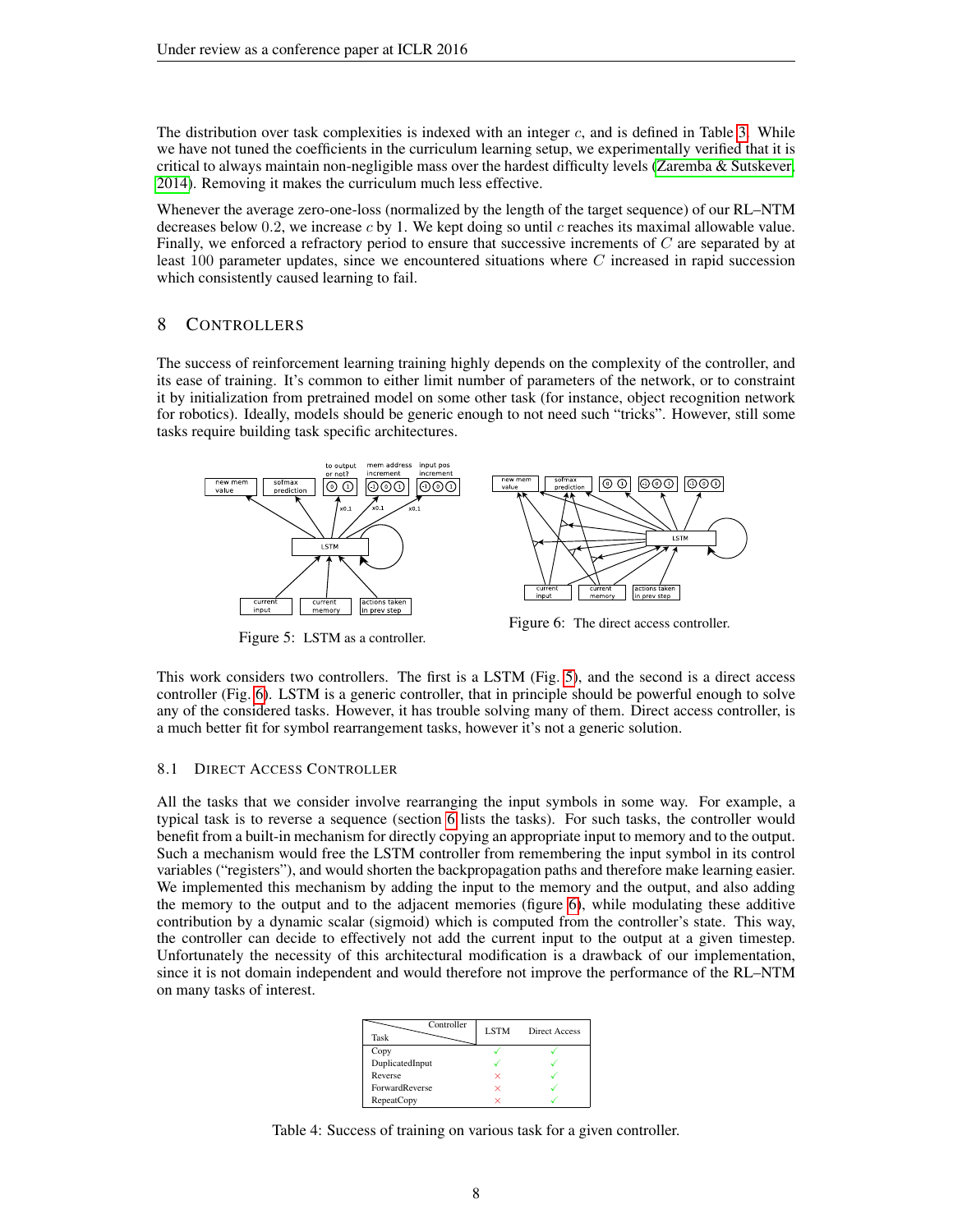## 9 EXPERIMENTS

We presents results of training RL–NTM on all aforementioned tasks. The main drawback of our experiments is in the lack of comparison to the other models. However, the tasks that we consider have to be considered in conjunction with available Interfaces, and other models haven't been considered with the same set of interfaces. The statement, "this model solves addition" is difficult to assess, as the way that digits are delivered defines task difficulty.

The closest model to ours is NTM, and the shared task that they consider is copying. We are able to generalize with copying to an arbitrary length. However, our Interfaces make this task very simple. Table [4](#page-7-3) summarizes results.

We trained our model using SGD with a fixed learning rate of 0.05 and a fixed momentum of 0.9. We used a batch of size 200, which we found to work better than smaller batch sizes (such as 50 or 20). We normalized the gradient by batch size but not by sequence length. We independently clip the norm of the gradients w.r.t. the RL-NTM parameters to 5, and the gradient w.r.t. the baseline network to 2. We initialize the RL–NTM controller and the baseline model using a Gaussian with standard deviation 0.1. We used an inverse temperature of 0.01 for the different action distributions. Doing so reduced the effective learning rate of the Reinforce derivatives. The memory consists of 35 real values through which we backpropagate. The initial memory state and the controller's initial hidden states were set to the zero vector.

<span id="page-8-0"></span>

Figure 7: (Left) Trace of ForwardReverse solution, (Right) trace of RepeatInput. The vertical depicts execution time. The rows show the input pointer, output pointer, and memory pointer (with the ∗ symbol) at each step of the RL-NTM's execution. Note that we represent the set  $\{1, \ldots, 30\}$  with 30 distinct symbols, and lack of prediction with  $#$ .

The ForwardReverse task is particularly interesting. In order to solve the problem, the RL–NTM has to move to the end of the sequence without making any predictions. While doing so, it has to store the input sequence into its memory (encoded in real values), and use its memory when reversing the sequence (Fig. [7\)](#page-8-0).

We have also experimented with a number of additional tasks but with less empirical success. Tasks we found to be too difficult include sorting and long integer addition (in base 3 for simplicity), and Repeat-Copy when the input tape is forced to only move forward. While we were able to achieve reasonable performance on the sorting task, the RL–NTM learned an ad-hoc algorithm and made excessive use of its controller memory in order to sort the sequence.

Empirically, we found all the components of the RL-NTM essential to successfully solving these problems. All our tasks are either solvable in under 20,000 parameter updates or fail in arbitrary number of updates. We were completely unable to solve RepeatCopy, Reverse, and Forward reverse with the LSTM controller, but with direct access controller we succeeded. Moreover, we were also unable to solve any of these problems at all without a curriculum (except for short sequences of length 5). We present more traces for our tasks in the supplementary material (together with failure traces).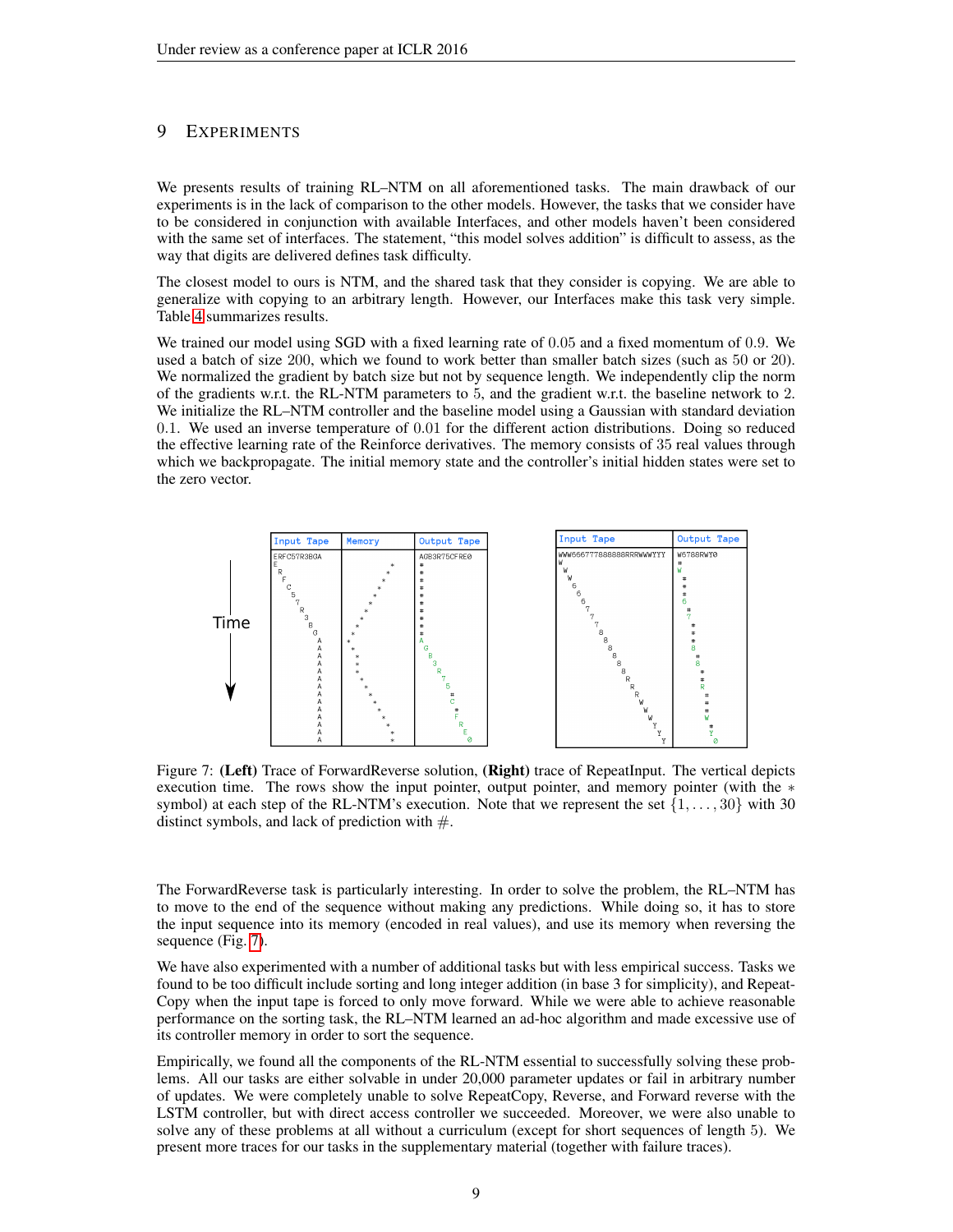## 10 CONCLUSIONS

We have shown that the Reinforce algorithm is capable of training an NTM-style model to solve very simple algorithmic problems. While the Reinforce algorithm is very general and is easily applicable to a wide range of problems, it seems that learning memory access patterns with Reinforce is difficult.

Our gradient checking procedure for Reinforce can be applied to a wide variety of implementations. We also found it extremely useful: without it, we had no way of being sure that our gradient was correct, which made debugging and tuning much more difficult.

## 11 ACKNOWLEDGMENTS

We thank Christopher Olah for the LSTM figure that have been used in the paper, and to Tencia Lee for revising the paper.

## **REFERENCES**

- <span id="page-9-10"></span>Aberdeen, Douglas and Baxter, Jonathan. Scaling internal-state policy-gradient methods for pomdps. In *MACHINE LEARNING-INTERNATIONAL WORKSHOP THEN CONFERENCE-*, pp. 3–10, 2002.
- <span id="page-9-12"></span>Ba, Jimmy, Mnih, Volodymyr, and Kavukcuoglu, Koray. Multiple object recognition with visual attention. *arXiv preprint arXiv:1412.7755*, 2014.
- <span id="page-9-15"></span>Bengio, Yoshua, Louradour, Jérôme, Collobert, Ronan, and Weston, Jason. Curriculum learning. In *Proceedings of the 26th annual international conference on machine learning*, pp. 41–48. ACM, 2009.

<span id="page-9-3"></span>Graves, Alex, Wayne, Greg, and Danihelka, Ivo. Neural turing machines. *arXiv preprint arXiv:1410.5401*, 2014a.

<span id="page-9-0"></span>Graves, Alex, Wayne, Greg, and Danihelka, Ivo. Neural turing machines. *arXiv preprint arXiv:1410.5401*, 2014b.

- <span id="page-9-6"></span>Grefenstette, Edward, Hermann, Karl Moritz, Suleyman, Mustafa, and Blunsom, Phil. Learning to transduce with unbounded memory. *arXiv preprint arXiv:1506.02516*, 2015.
- <span id="page-9-5"></span>Joulin, Armand and Mikolov, Tomas. Inferring algorithmic patterns with stack-augmented recurrent nets. *arXiv preprint arXiv:1503.01007*, 2015.
- <span id="page-9-9"></span>Kohl, Nate and Stone, Peter. Policy gradient reinforcement learning for fast quadrupedal locomotion. In *Robotics and Automation, 2004. Proceedings. ICRA'04. 2004 IEEE International Conference on*, volume 3, pp. 2619– 2624. IEEE, 2004.
- <span id="page-9-2"></span>Levine, Sergey, Finn, Chelsea, Darrell, Trevor, and Abbeel, Pieter. End-to-end training of deep visuomotor policies. *arXiv preprint arXiv:1504.00702*, 2015.
- <span id="page-9-1"></span>Mnih, Volodymyr, Kavukcuoglu, Koray, Silver, David, Graves, Alex, Antonoglou, Ioannis, Wierstra, Daan, and Riedmiller, Martin. Playing atari with deep reinforcement learning. *arXiv preprint arXiv:1312.5602*, 2013.
- <span id="page-9-11"></span>Mnih, Volodymyr, Heess, Nicolas, Graves, Alex, et al. Recurrent models of visual attention. In *Advances in Neural Information Processing Systems*, pp. 2204–2212, 2014.
- <span id="page-9-8"></span>Peters, Jan and Schaal, Stefan. Policy gradient methods for robotics. In *Intelligent Robots and Systems, 2006 IEEE/RSJ International Conference on*, pp. 2219–2225. IEEE, 2006.
- <span id="page-9-13"></span>Schmidhuber, Juergen. Self-delimiting neural networks. *arXiv preprint arXiv:1210.0118*, 2012.
- <span id="page-9-14"></span>Schmidhuber, Jürgen. Optimal ordered problem solver. *Machine Learning*, 54(3):211–254, 2004.
- <span id="page-9-4"></span>Sukhbaatar, Sainbayar, Szlam, Arthur, Weston, Jason, and Fergus, Rob. Weakly supervised memory networks. *arXiv preprint arXiv:1503.08895*, 2015.
- <span id="page-9-7"></span>Williams, Ronald J. Simple statistical gradient-following algorithms for connectionist reinforcement learning. *Machine learning*, 8(3-4):229–256, 1992.

<span id="page-9-16"></span>Zaremba, Wojciech and Sutskever, Ilya. Learning to execute. *arXiv preprint arXiv:1410.4615*, 2014.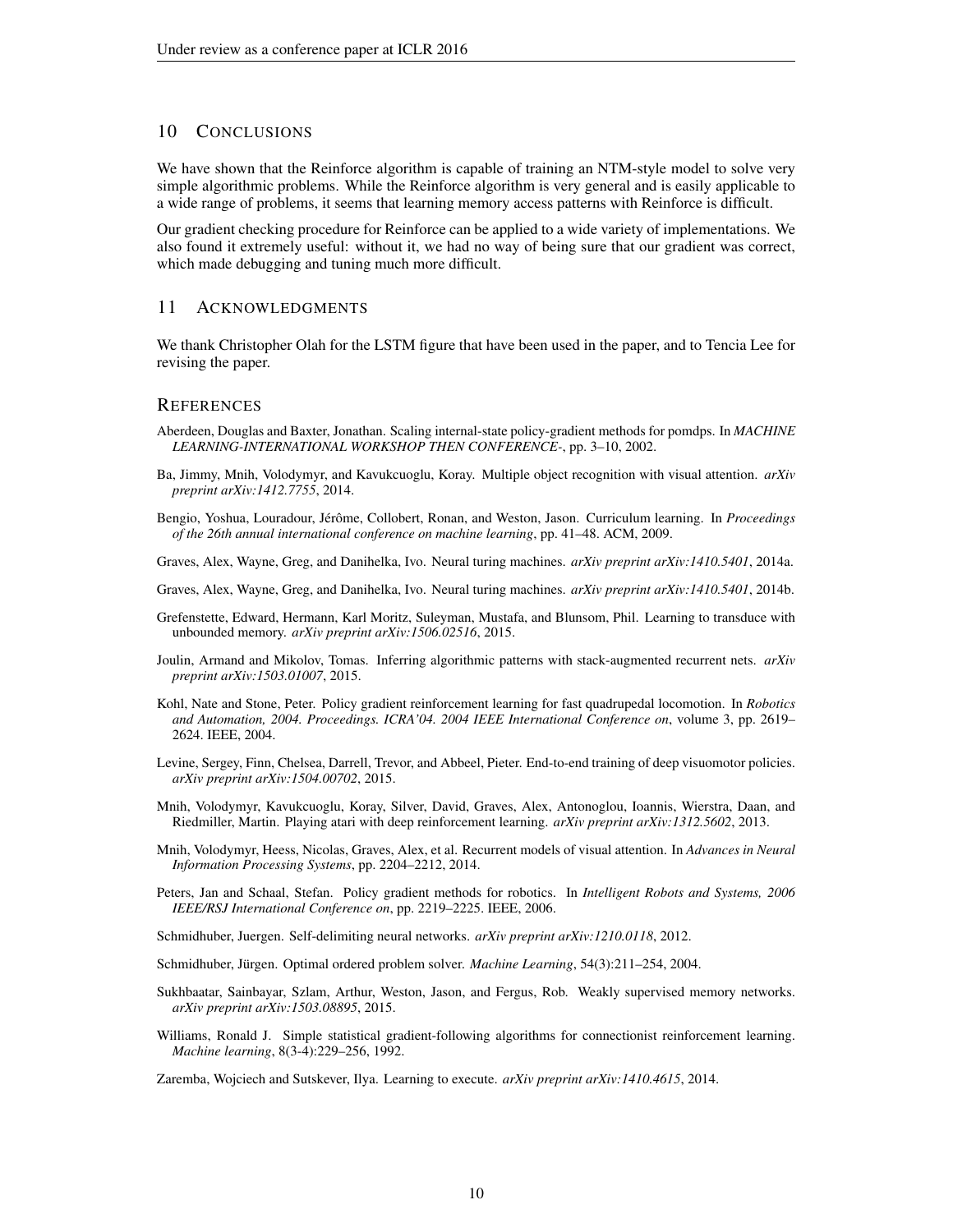# APPENDIX A: DETAILED REINFORCE EXPLANATION

We present here several techniques to decrease variance of the gradient estimation for the Reinforce. We have employed all of these tricks in our RL–NTM implementation.

We expand notation introduced in Sec. [4.](#page-3-0) Let  $A^{\ddagger}$  denote all valid subsequences of actions (i.e.  $A^{\ddagger} \subset$  $A^{\dagger} \subset A^*$ ). Moreover, we define set of sequences of actions that are valid after executing a sequence  $a_{1:t}$ , and that terminate. We denote such set by:  $\mathcal{A}^{\dagger}_{a_{1:t}}$ . Every sequence  $a_{(t+1):T} \in \mathcal{A}^{\dagger}_{a_{1:t}}$  terminates an episode.

#### CAUSALITY OF ACTIONS

Actions at time  $t$  cannot possibly influence rewards obtained in the past, because the past rewards are caused by actions prior to them. This idea allows to derive an unbiased estimator of  $\partial_{\theta}J(\theta)$  with lower variance. Here, we formalize it:

$$
\partial_{\theta}J(\theta) = \sum_{a_{1:T} \in \mathcal{A}^{\dagger}} p_{\theta}(a) [\partial_{\theta} \log p_{\theta}(a)] R(a)
$$
\n
$$
= \sum_{a_{1:T} \in \mathcal{A}^{\dagger}} p_{\theta}(a) [\partial_{\theta} \log p_{\theta}(a)] [\sum_{t=1}^{T} r(a_{1:t})]
$$
\n
$$
= \sum_{a_{1:T} \in \mathcal{A}^{\dagger}} p_{\theta}(a) [\sum_{t=1}^{T} \partial_{\theta} \log p_{\theta}(a_{1:t}) r(a_{1:t})]
$$
\n
$$
= \sum_{a_{1:T} \in \mathcal{A}^{\dagger}} p_{\theta}(a) [\sum_{t=1}^{T} \partial_{\theta} \log p_{\theta}(a_{1:t}) r(a_{1:t}) + \partial_{\theta} \log p_{\theta}(a_{(t+1):T}|a_{1:t}) r(a_{1:t})]
$$
\n
$$
= \sum_{a_{1:T} \in \mathcal{A}^{\dagger}} \sum_{t=1}^{T} p_{\theta}(a_{1:t}) \partial_{\theta} \log p_{\theta}(a_{1:t}) r(a_{1:t}) + p_{\theta}(a) \partial_{\theta} \log p_{\theta}(a_{(t+1):T}|a_{1:t}) r(a_{1:t})
$$
\n
$$
= \sum_{a_{1:T} \in \mathcal{A}^{\dagger}} \sum_{t=1}^{T} p_{\theta}(a_{1:t}) \partial_{\theta} \log p_{\theta}(a_{1:t}) r(a_{1:t}) + p_{\theta}(a_{1:t}) r(a_{1:t}) \partial_{\theta} p_{\theta}(a_{(t+1):T}|a_{1:t})
$$
\n
$$
= \sum_{a_{1:T} \in \mathcal{A}^{\dagger}} \sum_{t=1}^{T} p_{\theta}(a_{1:t}) \partial_{\theta} \log p_{\theta}(a_{1:t}) r(a_{1:t})] + \sum_{a_{1:T} \in \mathcal{A}^{\dagger}} \sum_{t=1}^{T} \left[ p_{\theta}(a_{1:t}) r(a_{1:t}) \partial_{\theta} p_{\theta}(a_{(t+1):T}|a_{1:t}) \right]
$$

We will show that the right side of this equation is equal to zero. It's zero, because the future actions  $a_{(t+1):T}$  don't influence past rewards  $r(a_{1:t})$ . Here we formalize it; we use an identity  $\mathbb{E}_{a_{(t+1):T} \in \mathcal{A}_{a_{1:t}}^{\dagger}} p_{\theta}(a_{(t+1):T} | a_{1:t}) = 1:$ 

1

$$
\sum_{a_{1:t} \in A^{\dagger}} \sum_{t=1}^{T} \left[ p_{\theta}(a_{1:t}) r(a_{1:t}) \partial_{\theta} p_{\theta}(a_{(t+1):T} | a_{1:t}) \right] =
$$
\n
$$
\sum_{a_{1:t} \in A^{\dagger}} \left[ p_{\theta}(a_{1:t}) r(a_{1:t}) \sum_{a_{(t+1):T} \in A^{\dagger}_{a_{1:t}}} \partial_{\theta} p_{\theta}(a_{(t+1):T} | a_{1:t}) \right] =
$$
\n
$$
\sum_{a_{1:t} \in A^{\dagger}} p_{\theta}(a_{1:t}) r(a_{1:t}) \partial_{\theta} 1 = 0
$$

We can purge the right side of the equation for  $\partial_{\theta}J(\theta)$ :

$$
\partial_{\theta} J(\theta) = \sum_{a_1: r \in \mathcal{A}^{\dagger}} \Big[ \sum_{t=1}^{T} p_{\theta}(a_{1:t}) \partial_{\theta} \log p_{\theta}(a_{1:t}) r(a_{1:t}) \Big]
$$
  
=  $\mathbb{E}_{a_1 \sim p_{\theta}(a)} \mathbb{E}_{a_2 \sim p_{\theta}(a|a_1)} \dots \mathbb{E}_{a_T \sim p_{\theta}(a|a_{1:(T-1)})} \Big[ \sum_{t=1}^{T} \partial_{\theta} \log p_{\theta}(a_t|a_{1:(t-1)}) \sum_{i=t}^{T} r(a_{1:i}) \Big]$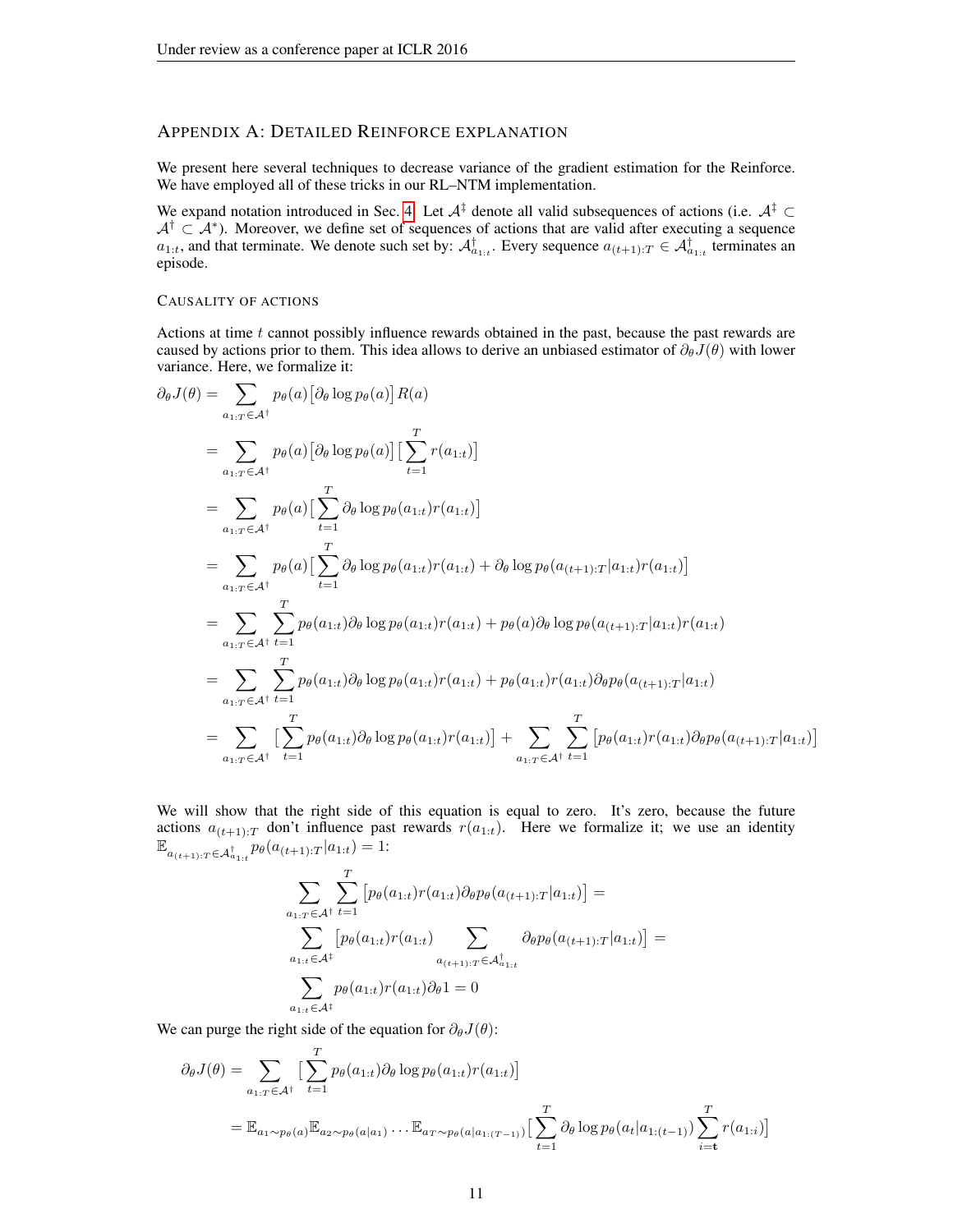The last line of derived equations describes the learning algorithm. This can be implemented as follows. A neural network outputs:  $l_t = \log p_\theta(a_t|a_{1:(t-1)})$ . We sequentially sample action  $a_t$  from the distribution  $e^{l_t}$ , and execute the sampled action  $a_t$ . Simultaneously, we experience a reward  $r(a_{1:t})$ . We should backpropagate to the node  $\partial_{\theta} \log p_{\theta}(a_t|a_{1:(t-1)})$  the sum of rewards starting from time step t:  $\sum_{i=t}^{T} r(a_{1:i})$ . The only difference in comparison to the initial algorithm is that we backpropagate sum of rewards starting from the current time step, instead of the sum of rewards over the entire episode.

#### ONLINE BASELINE PREDICTION

Online baseline prediction is an idea, that the importance of reward is determined by its relative relation to other rewards. All the rewards could be shifted by a constant factor and such change shouldn't effect its relation, thus it shouldn't influence expected gradient. However, it could decrease the variance of the gradient estimate.

Aforementioned shift is called the baseline, and it can be estimated separately for the every time-step. We have that:

$$
\sum_{\substack{a_{(t+1):T}\in \mathcal{A}_{a_{1:t}}^{\dagger} \\ \partial_{\theta}}}\n p_{\theta}(a_{(t+1):T}|a_{1:t}) = 1
$$
\n
$$
\sum_{\substack{a_{(t+1):T}\in \mathcal{A}_{a_{1:t}}^{\dagger}}} \n p_{\theta}(a_{(t+1):T}|a_{1:t}) = 0
$$

We are allowed to subtract above quantity (multiplied by  $b_t$ ) from our estimate of the gradient without changing its expected value:

$$
\partial_{\theta} J(\theta) = \mathbb{E}_{a_1 \sim p_{\theta}(a)} \mathbb{E}_{a_2 \sim p_{\theta}(a|a_1)} \dots \mathbb{E}_{a_T \sim p_{\theta}(a|a_{1:(T-1)})} \Big[ \sum_{t=1}^T \partial_{\theta} \log p_{\theta}(a_t|a_{1:(t-1)}) \sum_{i=t}^T (r(a_{1:i}) - b_t) \Big]
$$

Above statement holds for an any sequence of  $b_t$ . We aim to find the sequence  $b_t$  that yields the lowest variance estimator on  $\partial_{\theta}J(\theta)$ . The variance of our estimator is:

$$
Var = \mathbb{E}_{a_1 \sim p_{\theta}(a)} \mathbb{E}_{a_2 \sim p_{\theta}(a|a_1)} \dots \mathbb{E}_{a_T \sim p_{\theta}(a|a_{1:(T-1)})} \Big[ \sum_{t=1}^T \partial_{\theta} \log p_{\theta}(a_t|a_{1:(t-1)}) \sum_{i=t}^T (r(a_{1:i}) - b_t) \Big]^2 - \left[ \mathbb{E}_{a_1 \sim p_{\theta}(a)} \mathbb{E}_{a_2 \sim p_{\theta}(a|a_1)} \dots \mathbb{E}_{a_T \sim p_{\theta}(a|a_{1:(T-1)})} \Big[ \sum_{t=1}^T \partial_{\theta} \log p_{\theta}(a_t|a_{1:(t-1)}) \sum_{i=t}^T (r(a_{1:i}) - b_t) \Big] \right]^2
$$

The second term doesn't depend on  $b_t$ , and the variance is always positive. It's sufficient to minimize the first term. The first term is minimal when it's derivative with respect to  $b_t$  is zero. This implies

$$
\mathbb{E}_{a_1 \sim p_{\theta}(a)} \mathbb{E}_{a_2 \sim p_{\theta}(a|a_1)} \dots \mathbb{E}_{a_T \sim p_{\theta}(a|a_{1:(T-1)})} \sum_{t=1}^T \partial_{\theta} \log p_{\theta}(a_t|a_{1:(t-1)}) \sum_{i=t}^T (r(a_{1:i}) - b_t) = 0
$$
\n
$$
\sum_{t=1}^T \partial_{\theta} \log p_{\theta}(a_t|a_{1:(t-1)}) \sum_{i=t}^T (r(a_{1:i}) - b_t) = 0
$$
\n
$$
b_t = \frac{\sum_{t=1}^T \partial_{\theta} \log p_{\theta}(a_t|a_{1:(t-1)}) \sum_{i=t}^T r(a_{1:t})}{\sum_{t=1}^T \partial_{\theta} \log p_{\theta}(a_t|a_{1:(t-1)})}
$$

This gives us estimate for a vector  $b_t \in \mathbb{R}^{\# \theta}$ . However, it is common to use a single scalar for  $b_t \in \mathbb{R}$ , and estimate it as  $\mathbb{E}_{p_{\theta}(a_{t:T} | a_{1:(t-1)})} R(a_{t:T}).$ 

#### OFFLINE BASELINE PREDICTION

The Reinforce algorithm works much better whenever it has accurate baselines. A separate LSTM can help in the baseline estimation. First, run the baseline LSTM on the entire input tape to produce a vector summarizing the input. Next, continue running the baseline LSTM in tandem with the controller LSTM,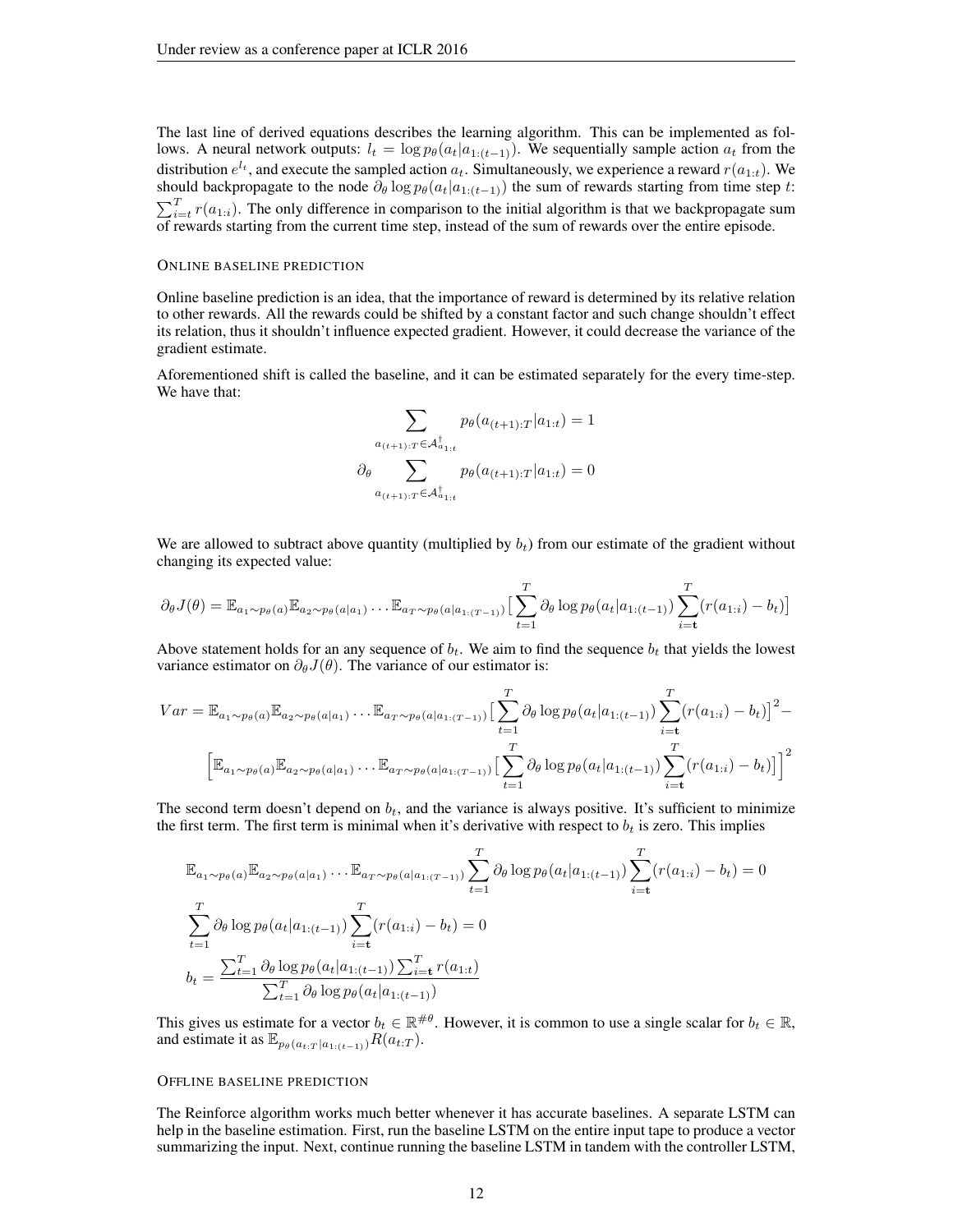<span id="page-12-0"></span>

Figure 8: The baseline LSTM computes a baseline  $b_t$  for every computational step t of the RL-NTM. The baseline LSTM receives the same inputs as the RL-NTM, and it computes a baseline  $b_t$  for time t before observing the chosen actions of time t. However, it is important to first provide the baseline LSTM with the entire input tape as a preliminary inputs, because doing so allows the baseline LSTM to accurately estimate the true difficulty of a given problem instance and therefore compute better baselines. For example, if a problem instance is unusually difficult, then we expect  $R_1$  to be large and negative. If the baseline LSTM is given entire input tape as an auxiliary input, it could compute an appropriately large and negative  $b_1$ .

so that the baseline LSTM receives precisely the same inputs as the controller LSTM, and outputs a baseline  $b_t$  at each timestep t. The baseline LSTM is trained to minimize  $\sum_{t=1}^{T} [R(a_{t:T}) - b_t]^2$ (Fig. [8\)](#page-12-0). This technique introduces a biased estimator, however it works well in practise.

We found it important to first have the baseline LSTM go over the entire input before computing the baselines  $b_t$ . It is especially beneficial whenever there is considerable variation in the difficulty of the examples. For example, if the baseline LSTM can recognize that the current instance is unusually difficult, it can output a large negative value for  $b_{t=1}$  in anticipation of a large and a negative  $R_1$ . In general, it is cheap and therefore worthwhile to provide the baseline network with all of the available information, even if this information would not be available at test time, because the baseline network is not needed at test time.

## APPENDIX B: EXECUTION TRACES

We present several execution traces of the RL–NTM. Each figure shows execution traces of the trained RL-NTM on each of the tasks. The first row shows the input tape and the desired output, while each subsequent row shows the RL-NTM's position on the input tape and its prediction for the output tape. In these examples, the RL-NTM solved each task perfectly, so the predictions made in the output tape perfectly match the desired outputs listed in the first row.